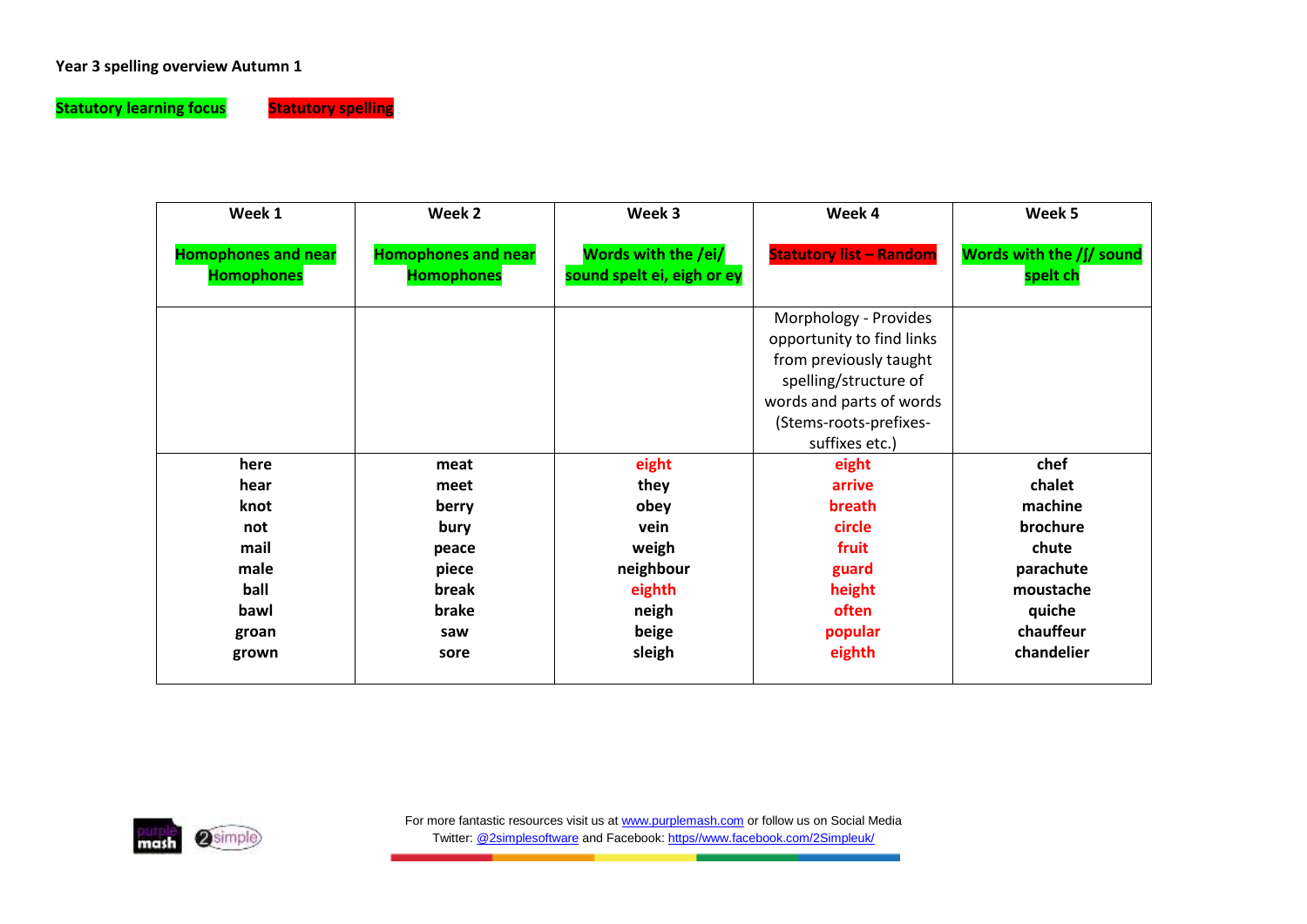|            |           | Week 6<br><b>Consolidating</b>                                                   |          |                   |
|------------|-----------|----------------------------------------------------------------------------------|----------|-------------------|
|            |           | All words practised at random this half term and then assessed on the fifth day. |          |                   |
| Day 1      | Day 2     | Day 3                                                                            | Day 4    | Day 5             |
| here       | meat      | they                                                                             | eight    |                   |
| hear       | chauffeur | obey                                                                             | mail     |                   |
| knot       | berry     | guard                                                                            | machine  |                   |
| popular    | breath    | height                                                                           | brochure |                   |
| not        | circle    | vein                                                                             | peace    |                   |
| chef       | fruit     | weigh                                                                            | piece    |                   |
| chalet     | break     | bury                                                                             | arrive   | <b>ASSESSMENT</b> |
| chute      | sore      | neighbour                                                                        | often    |                   |
| parachute  | ball      | eighth                                                                           | brake    |                   |
| chandelier | groan     | moustache                                                                        | saw      |                   |
|            | grown     | quiche                                                                           | bawl     |                   |
| neigh      |           |                                                                                  | beige    |                   |

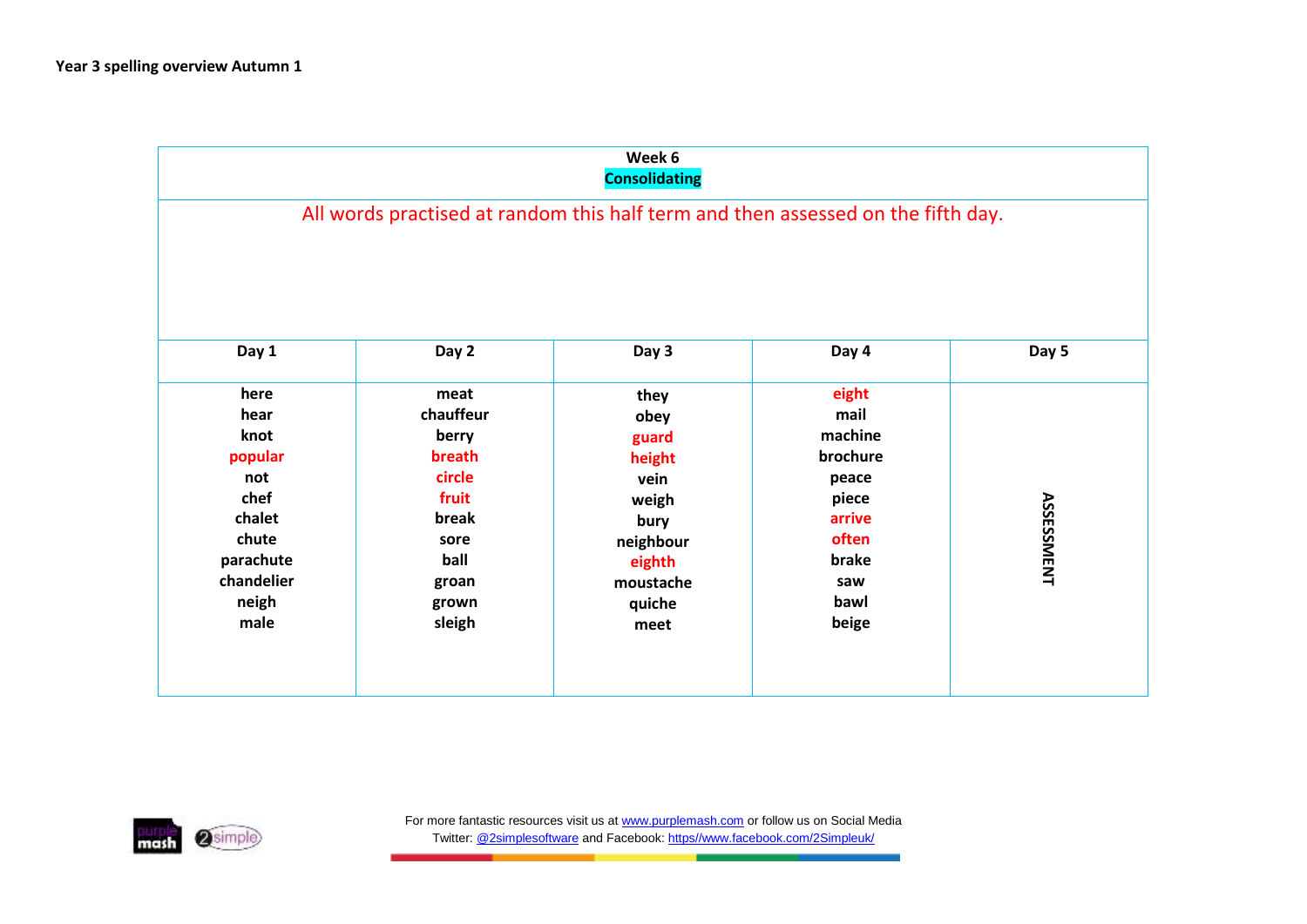**Statutory learning focus** 

| Week 1                          | Week 2                                | Week 3                  | Week 4                         | Week 5          |
|---------------------------------|---------------------------------------|-------------------------|--------------------------------|-----------------|
| <b>Endings which sound like</b> | The /I/ sound spelt y                 | The / N/ sound spelt ou | <b>Statutory list - Random</b> | $Prefixes - in$ |
| fon spelt - cian                | elsewhere than at the<br>end of words |                         |                                |                 |
| cian is used if the root        |                                       |                         | Morphology - Provides          |                 |
| word ends in c or cs            |                                       |                         | opportunity to find links      |                 |
|                                 |                                       |                         | from previously taught         |                 |
|                                 |                                       |                         | spelling/structure of          |                 |
|                                 |                                       |                         | words and parts of words       |                 |
|                                 |                                       |                         | (Stems-roots-prefixes-         |                 |
|                                 |                                       |                         | suffixes etc.)                 |                 |
| musician                        | myth                                  | young                   | difficult                      | inactive        |
| electrician                     | gym                                   | touch                   | famous                         | incorrect       |
| magician                        | Egypt                                 | double                  | extreme                        | incredible      |
| optician                        | pyramid                               | trouble                 | guide                          | independent     |
| politician                      | mystery                               | country                 | heart                          | incomplete      |
| mathematician                   | crystal                               | rough                   | history                        | incapable       |
| physician                       | symbol                                | enough                  | popular                        | incompatible    |
| technician                      | syrup                                 | tough                   | minute                         | inconsiderate   |
| dietician                       | cygnet                                | cousin                  | natural                        | indefinitely    |
| beautician                      | <b>lyric</b>                          | believe<br>couple       |                                | inability       |
|                                 |                                       |                         |                                |                 |
|                                 |                                       |                         |                                |                 |
|                                 |                                       |                         |                                |                 |

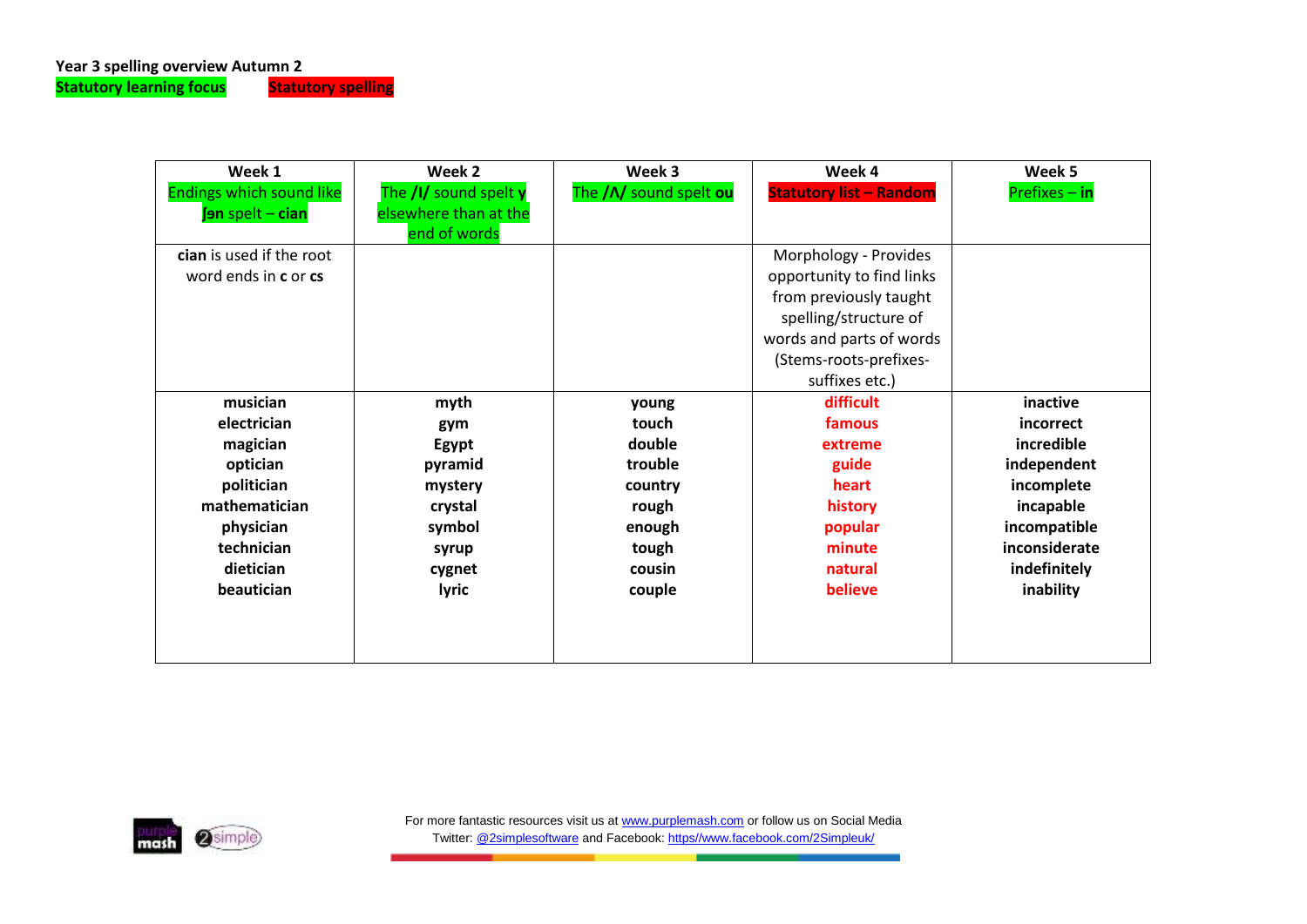|                                                                                                                                           |                                                                                                                                                       | Week 6<br><b>Consolidating</b>                                                                                                                        |                                                                                                                                 |                   |
|-------------------------------------------------------------------------------------------------------------------------------------------|-------------------------------------------------------------------------------------------------------------------------------------------------------|-------------------------------------------------------------------------------------------------------------------------------------------------------|---------------------------------------------------------------------------------------------------------------------------------|-------------------|
|                                                                                                                                           | All words practised at random this half term and then assessed on the fifth day.                                                                      |                                                                                                                                                       |                                                                                                                                 |                   |
| Day 1                                                                                                                                     | Day 2                                                                                                                                                 | Day 3                                                                                                                                                 | Day 4                                                                                                                           | Day 5             |
| myth<br>pyramid<br>mystery<br>lyric<br>musician<br>optician<br>politician<br>guide<br>heart<br>history<br>trouble<br>country<br>dietician | famous<br>extreme<br>young<br>couple<br>mathematician<br>physician<br>touch<br>double<br>enough<br>incomplete<br>incapable<br>incorrect<br>incredible | difficult<br>popular<br>independent<br>rough<br>technician<br>politician<br>tough<br>cousin<br>incompatible<br>inconsiderate<br>indefinitely<br>Egypt | inactive<br>inability<br>minute<br>natural<br>believe<br>crystal<br>symbol<br>syrup<br>cygnet<br>electrician<br>magician<br>gym | <b>ASSESSMENT</b> |

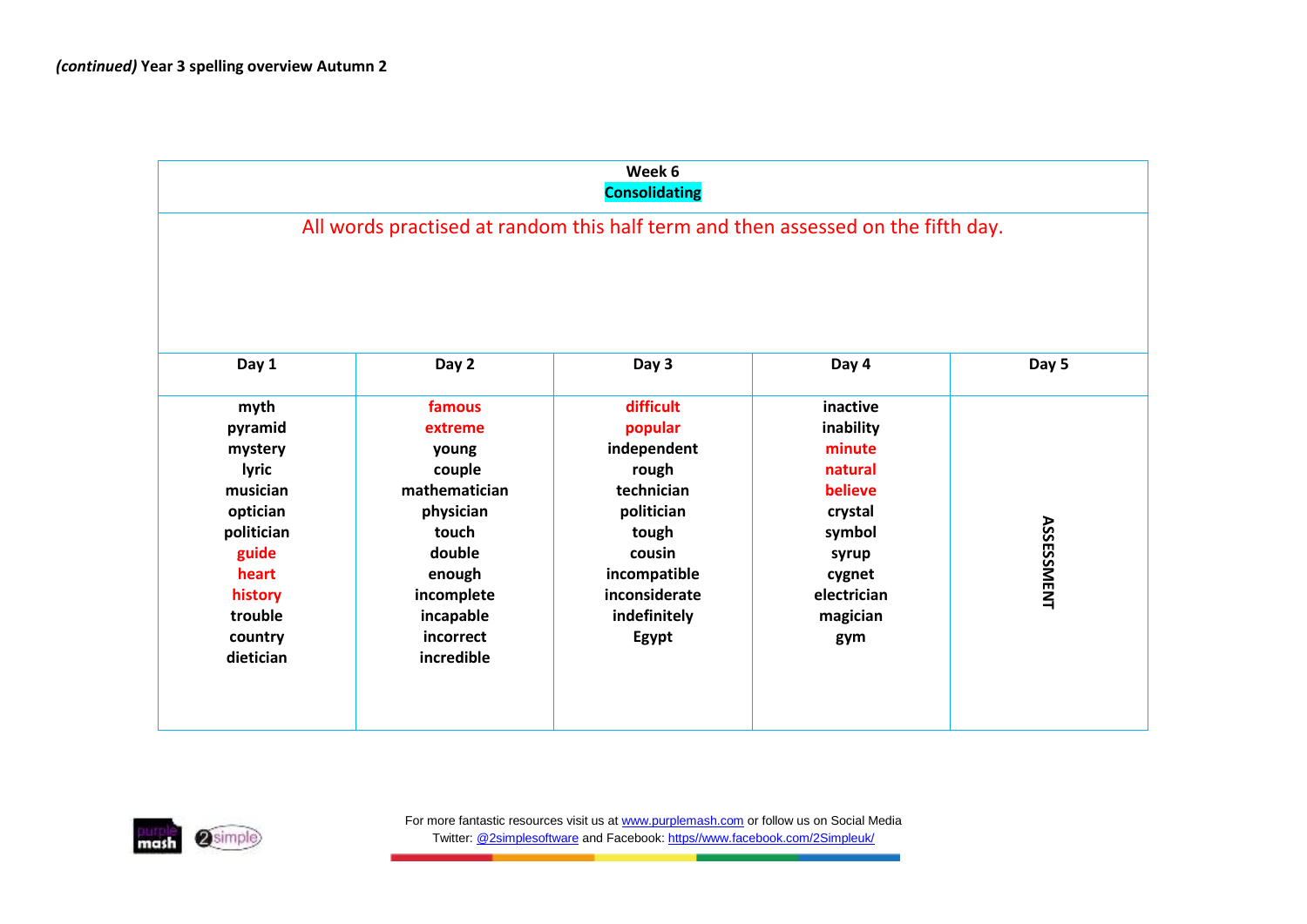| Week 1                                                                                     | Week 2                 | Week 3                                                                                                                                    | Week 4                                                                                                                                                                        | Week 5                                               |  |
|--------------------------------------------------------------------------------------------|------------------------|-------------------------------------------------------------------------------------------------------------------------------------------|-------------------------------------------------------------------------------------------------------------------------------------------------------------------------------|------------------------------------------------------|--|
| Recap Autumn Term                                                                          | Prefixes - super       | Prefixes - im                                                                                                                             | <b>Statutory list - Random</b>                                                                                                                                                | <b>Endings which sound like</b><br>/3en/             |  |
| A selection of words from<br>range of spelling<br>patterns/rules covered in<br>Autumn term | Super - means 'above.' | im added as a prefix to<br>root words beginning<br>with <b>m</b> or <b>p</b> change the<br>root words meaning to<br>the opposite meaning. | Morphology - Provides<br>opportunity to find links<br>from previously taught<br>spelling/structure of<br>words and parts of words<br>(Stems-roots-prefixes-<br>suffixes etc.) | If ending sounds like<br>/3en/, it is spelt as -sion |  |
| optician                                                                                   | supermarket            | immature                                                                                                                                  | appear                                                                                                                                                                        | division                                             |  |
| pyramid                                                                                    | superstar              | impossible                                                                                                                                | material                                                                                                                                                                      | invasion                                             |  |
| trouble                                                                                    | superman               | impatient                                                                                                                                 | library                                                                                                                                                                       | confusion                                            |  |
| country                                                                                    | superhuman             | imperfect                                                                                                                                 | perhaps                                                                                                                                                                       | decision                                             |  |
| incomplete                                                                                 | supersonic             | immortal                                                                                                                                  | sentence                                                                                                                                                                      | collision                                            |  |
| mail                                                                                       | superfine              | impolite                                                                                                                                  | various                                                                                                                                                                       | television                                           |  |
| male                                                                                       | superficial            | immovable                                                                                                                                 | regular                                                                                                                                                                       | abrasion                                             |  |
| piece                                                                                      | supercomputer          | improbable                                                                                                                                | bicycle                                                                                                                                                                       | expansion                                            |  |
| vein                                                                                       | supertanker            | imbalance                                                                                                                                 | possess                                                                                                                                                                       | erosion                                              |  |
| parachute                                                                                  | superstructure         | impeccable                                                                                                                                | caught                                                                                                                                                                        | excursion                                            |  |

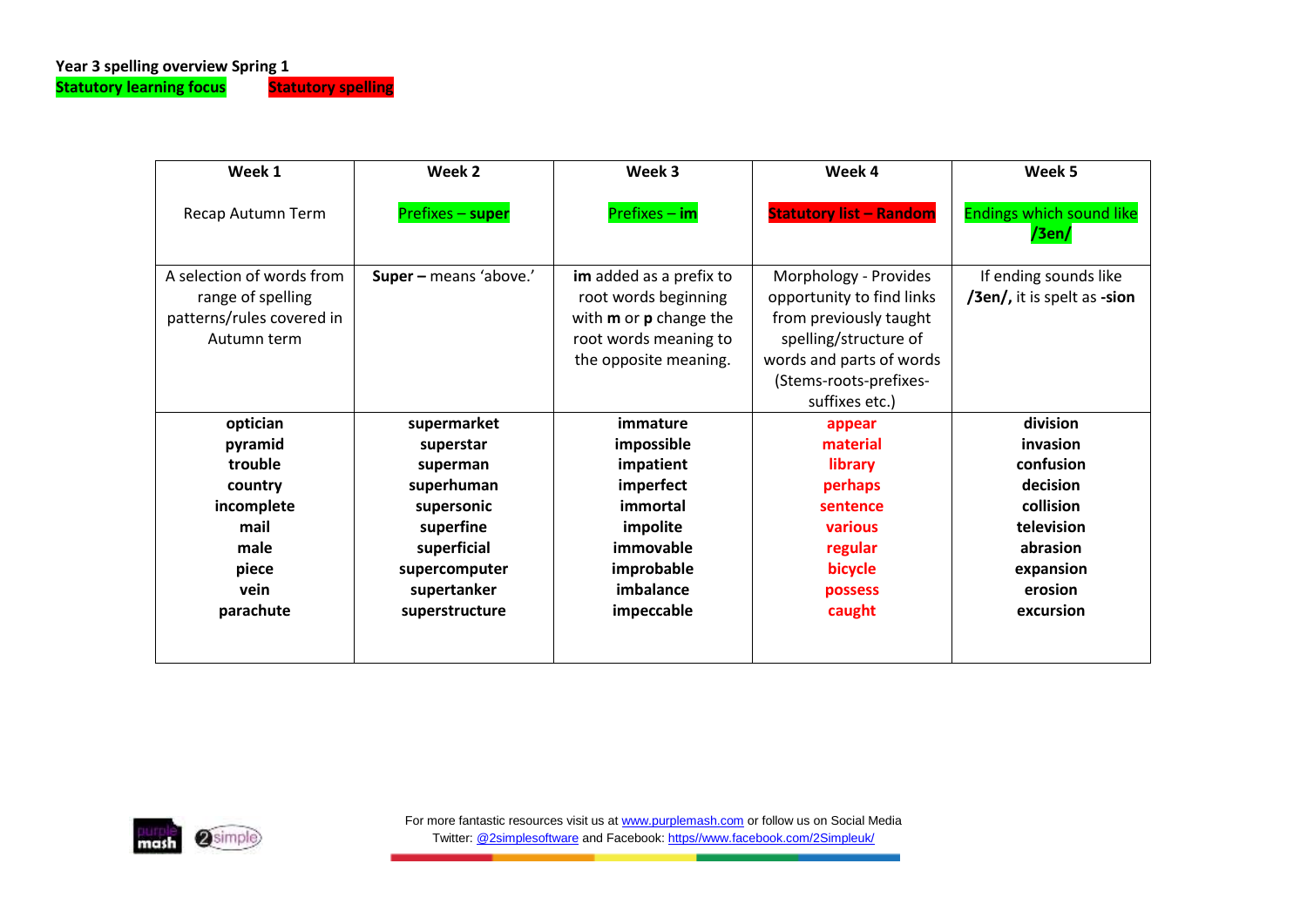|                |            | Week 6<br><b>Consolidating</b> |                                                                                  |                   |
|----------------|------------|--------------------------------|----------------------------------------------------------------------------------|-------------------|
|                |            |                                | All words practised at random this half term and then assessed on the fifth day. |                   |
|                |            |                                |                                                                                  |                   |
|                |            |                                |                                                                                  |                   |
|                |            |                                |                                                                                  |                   |
|                |            |                                |                                                                                  |                   |
| Day 1          | Day 2      | Day 3                          | Day 4                                                                            | Day 5             |
| superhuman     | impolite   | appear                         | division                                                                         |                   |
| collision      | library    | material                       | abrasion                                                                         |                   |
| television     | perhaps    | possess                        | sentence                                                                         |                   |
| supercomputer  | bicycle    | caught                         | various                                                                          |                   |
| supertanker    | superstar  | expansion                      | regular                                                                          |                   |
| superstructure | superman   | immature                       | immovable                                                                        | <b>ASSESSMENT</b> |
| impatient      | erosion    | impossible                     | supersonic                                                                       |                   |
| confusion      | impeccable | improbable                     | superfine                                                                        |                   |
| imperfect      | immortal   | imbalance                      | superficial                                                                      |                   |
| decision       | invasion   | supermarket                    | excursion                                                                        |                   |
| pyramid        | optician   | mail                           | piece                                                                            |                   |
| trouble        | country    | male                           | vein                                                                             |                   |
|                | parachute  |                                | incomplete                                                                       |                   |

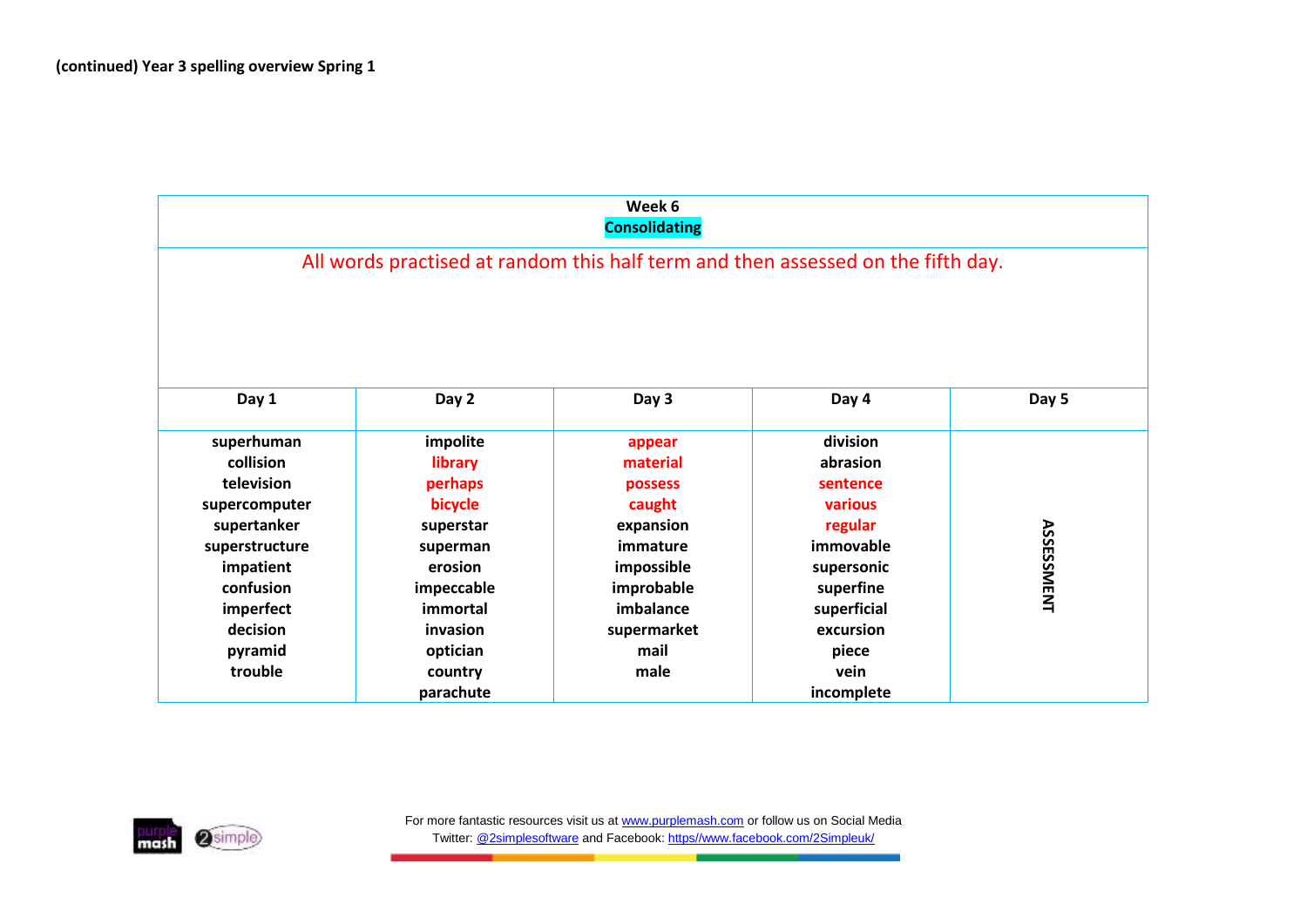# **Year 3 spelling overview Spring 2**

**Statutory learning focus** Statutory spelling

| Week 2                                             | Week 3<br>Week 4           |                                                                                                                                                                               | Week 5                                                  |
|----------------------------------------------------|----------------------------|-------------------------------------------------------------------------------------------------------------------------------------------------------------------------------|---------------------------------------------------------|
| <b>Endings which sound like</b><br>fon spelt -sion | Prefix-re                  | <b>Statutory list - Random</b>                                                                                                                                                | <b>Words with endings</b><br>sounding like /3a/or /tfa/ |
|                                                    | $re$ – means again or redo | Morphology - Provides<br>opportunity to find links<br>from previously taught<br>spelling/structure of<br>words and parts of words<br>(Stems-roots-prefixes-<br>suffixes etc.) |                                                         |
| expansion                                          | redo                       | imagine                                                                                                                                                                       | measure                                                 |
| extension                                          | refresh                    | decide                                                                                                                                                                        | treasure                                                |
| comprehension                                      | return                     | group                                                                                                                                                                         | pleasure                                                |
| tension                                            | reappear                   | learn                                                                                                                                                                         | enclosure                                               |
| suspension                                         | redecorate                 | weight                                                                                                                                                                        | creature                                                |
| apprehension                                       | replay                     | build                                                                                                                                                                         | furniture                                               |
| dimension                                          | reaction                   | early                                                                                                                                                                         | picture                                                 |
| pension                                            | review                     | island                                                                                                                                                                        | nature                                                  |
| diversion                                          | recycling                  | grammar                                                                                                                                                                       | adventure                                               |
| confession                                         | rebound                    | therefore                                                                                                                                                                     | feature                                                 |
|                                                    |                            |                                                                                                                                                                               |                                                         |

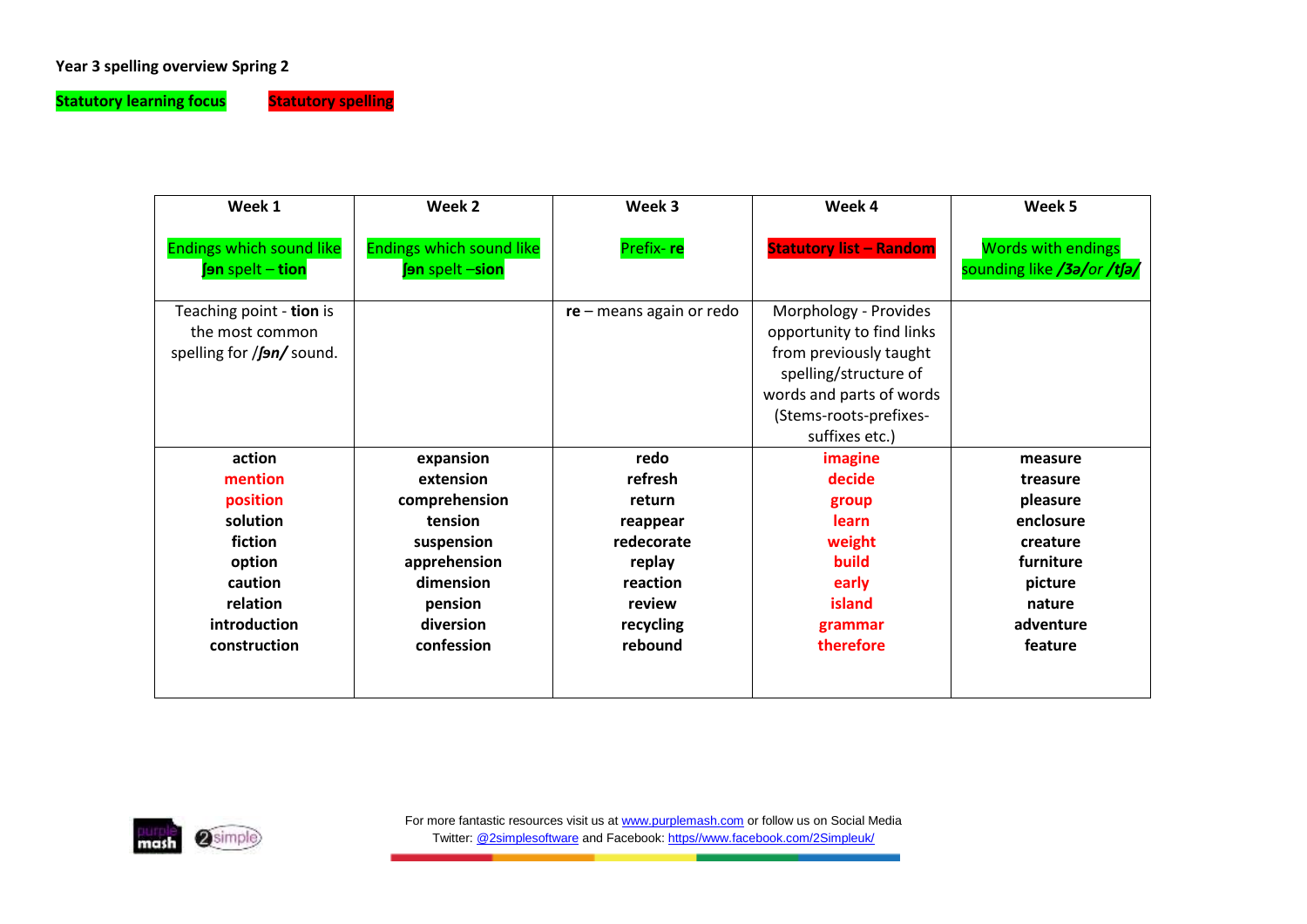|                                                                                                                                                         |                                                                                                                                                       | Week 6<br><b>Consolidating</b>                                                                                                    |                                                                                                                                               |                   |
|---------------------------------------------------------------------------------------------------------------------------------------------------------|-------------------------------------------------------------------------------------------------------------------------------------------------------|-----------------------------------------------------------------------------------------------------------------------------------|-----------------------------------------------------------------------------------------------------------------------------------------------|-------------------|
|                                                                                                                                                         |                                                                                                                                                       |                                                                                                                                   | All words practised at random this half term and then assessed on the fifth day.                                                              |                   |
| Day 1                                                                                                                                                   | Day 2                                                                                                                                                 | Day 3                                                                                                                             | Day 4                                                                                                                                         | Day 5             |
| action<br>mention<br>introduction<br>construction<br>pension<br>diversion<br>confession<br>weight<br>build<br>early<br>caution<br>creature<br>furniture | solution<br>expansion<br>nature<br>adventure<br>refresh<br>island<br>grammar<br>return<br>feature<br>extension<br>comprehension<br>tension<br>rebound | redo<br>redecorate<br>replay<br>reaction<br>picture<br>position<br>relation<br>treasure<br>fiction<br>option<br>measure<br>review | imagine<br>pleasure<br>enclosure<br>decide<br>recycling<br>group<br>learn<br>therefore<br>reappear<br>suspension<br>apprehension<br>dimension | <b>ASSESSMENT</b> |

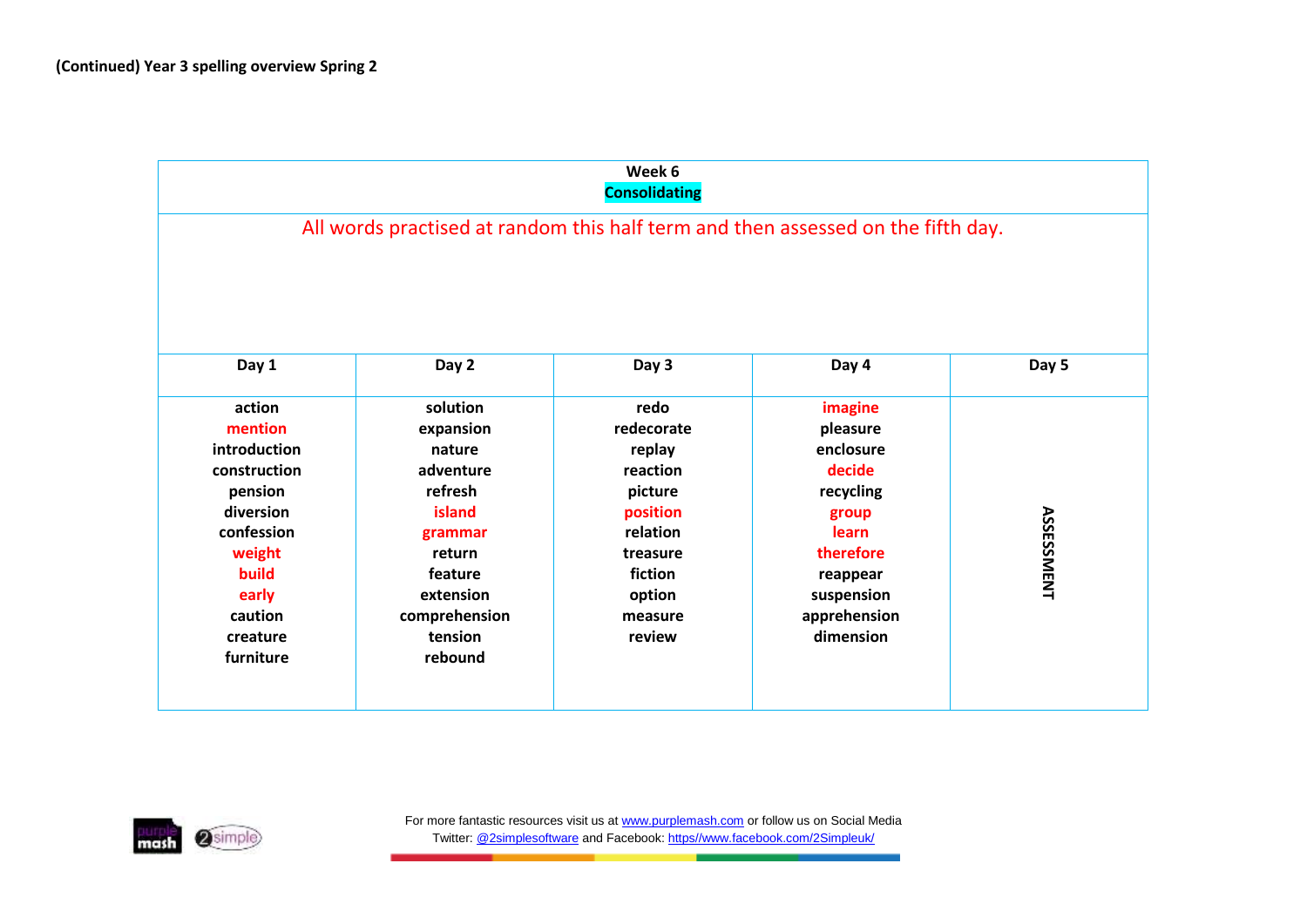## **Year 3 spelling overview Summer 1**

**Statutory learning focus** Statutory spelling

| Week 1                     | Week 2      | Week 3<br>Week 4             |                                | Week 5                                   |
|----------------------------|-------------|------------------------------|--------------------------------|------------------------------------------|
| <b>Recap - Spring Term</b> | Suffix - ly | Suffix -ly                   | <b>Statutory list - Random</b> | <b>Homophones and near</b><br>homophones |
| A selection of words from  |             | Suffix $-$ ly is added to an | Morphology - Provides          |                                          |
| range of spelling          |             | adjective to form an         | opportunity to find links      |                                          |
| patterns/rules covered in  |             | adverb.                      | from previously taught         |                                          |
| Spring term                |             |                              | spelling/structure of          |                                          |
|                            |             |                              | words and parts of words       |                                          |
|                            |             |                              | (Stems-roots-prefixes-         |                                          |
|                            |             |                              | suffixes etc.)                 |                                          |
| enclosure                  | happy       | sad                          | earth                          | missed                                   |
| creature                   | happily     | sadly                        | answer                         | mist                                     |
| redecorate                 | angry       | complete                     | busy                           | plane                                    |
| extension                  | angrily     | completely                   | centre                         | plain                                    |
| comprehension              | gentle      | usual                        | century                        | scene                                    |
| mention                    | gently      | usually                      | describe                       | seen                                     |
| position                   | simple      | final                        | exercise                       | rein                                     |
| immature                   | simply      | finally                      | <b>February</b>                | rain                                     |
| supermarket                | second      | humble                       | occasion                       | blue                                     |
| missed                     | secondly    | humbly                       | straight                       | blew                                     |
|                            |             |                              |                                |                                          |

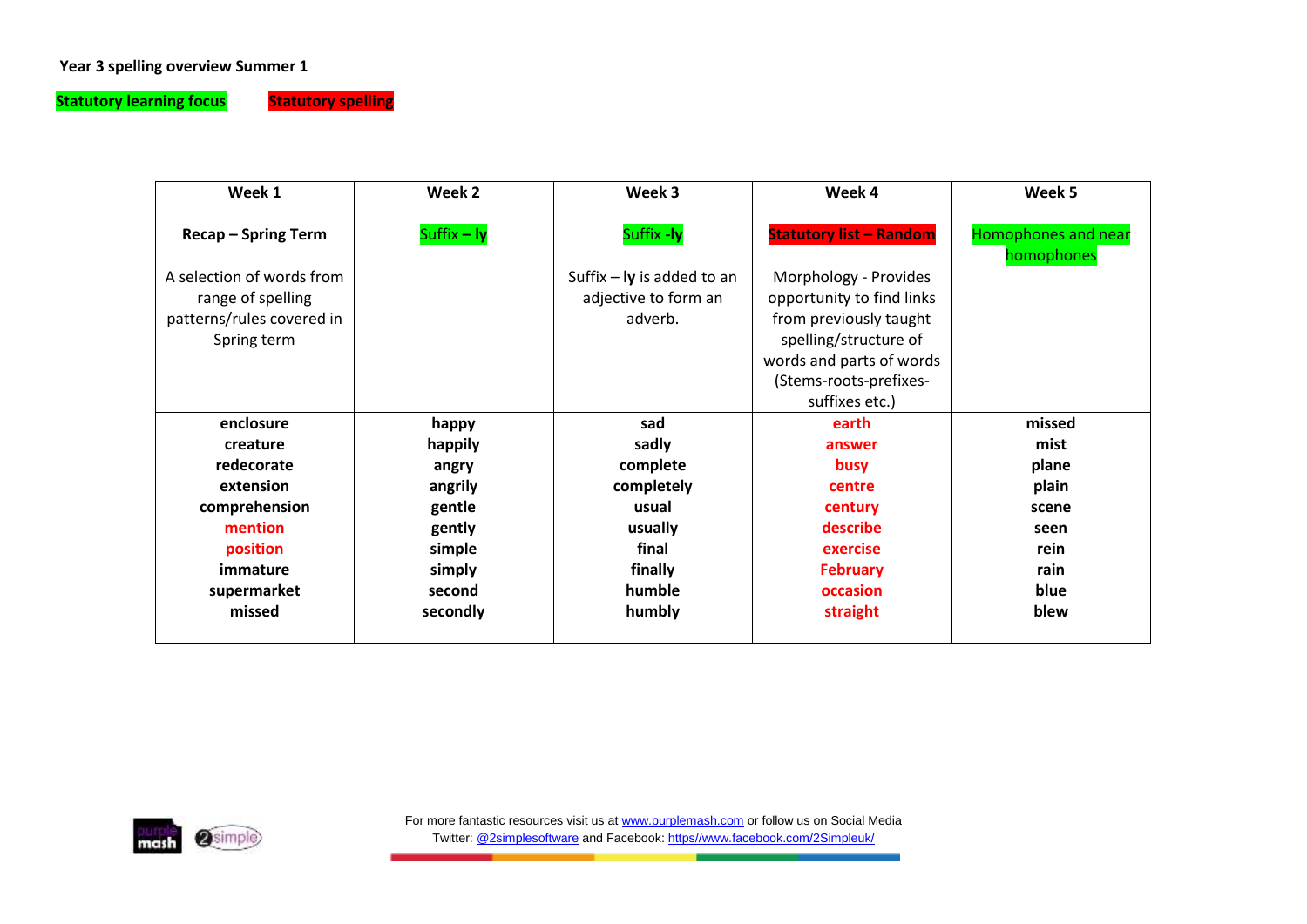|                 |          | Week 6<br><b>Consolidating</b> |                                                                                  |                   |
|-----------------|----------|--------------------------------|----------------------------------------------------------------------------------|-------------------|
|                 |          |                                | All words practised at random this half term and then assessed on the fifth day. |                   |
|                 |          |                                |                                                                                  |                   |
|                 |          |                                |                                                                                  |                   |
| Day 1           | Day 2    | Day 3                          | Day 4                                                                            | Day 5             |
| happy           | secondly | earth                          | missed                                                                           |                   |
| happily         | straight | answer                         | plain                                                                            |                   |
| <b>February</b> | scene    | rein                           | rain                                                                             |                   |
| occasion        | describe | century                        | completely                                                                       |                   |
| mist            | sadly    | final                          | usual                                                                            |                   |
| plane           | simple   | finally                        | usually                                                                          |                   |
| gentle          | angrily  | humble                         | seen                                                                             | <b>ASSESSMENT</b> |
| gently          | blue     | angry                          | exercise                                                                         |                   |
| complete        | blew     | simply                         | sad                                                                              |                   |
| humbly          | busy     | second                         | centre                                                                           |                   |
| enclosure       | position | creature                       | mention                                                                          |                   |
| extension       | immature | redecorate                     | supermarket                                                                      |                   |
| comprehension   |          |                                |                                                                                  |                   |

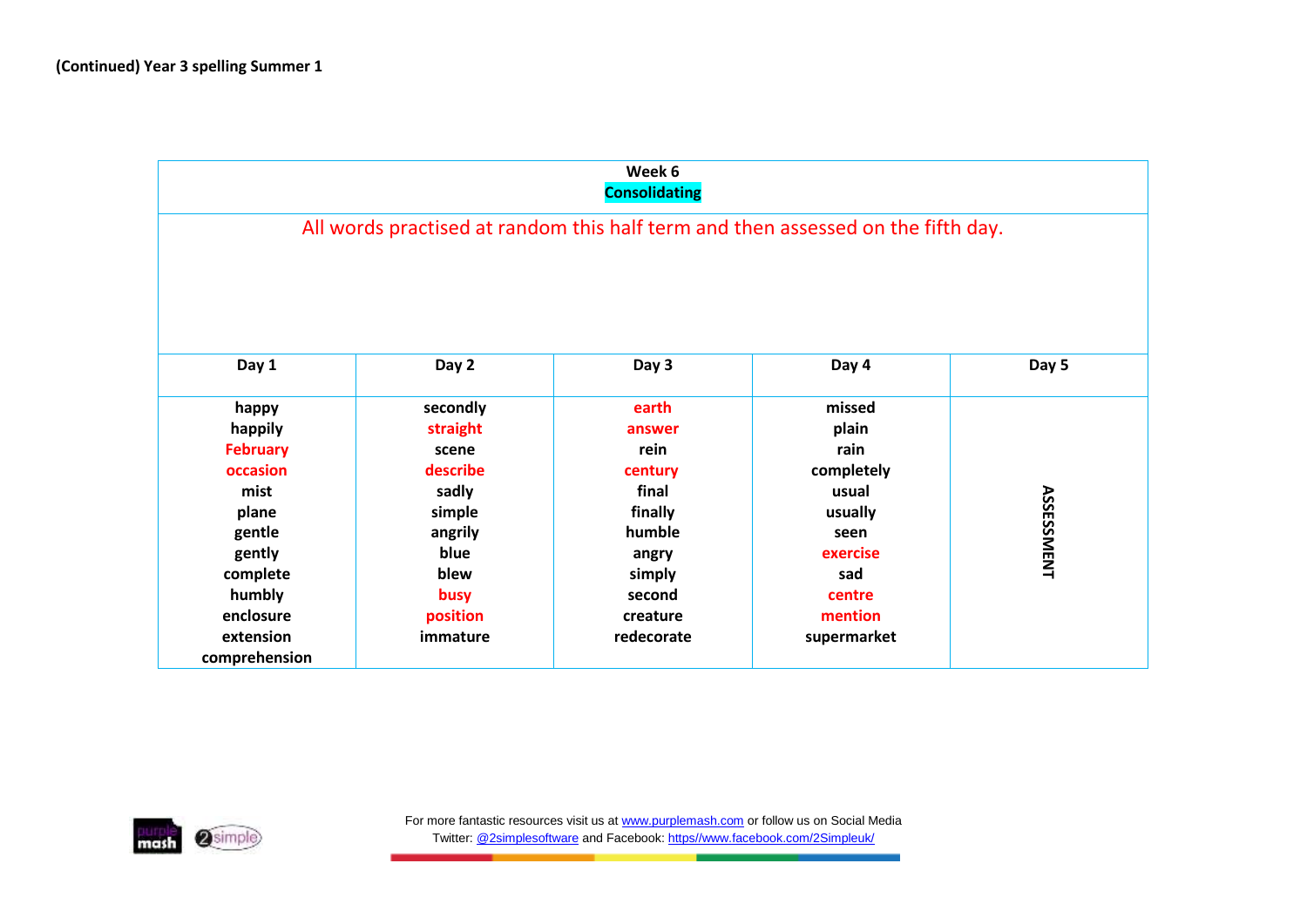## **Year 3 spelling overview Summer 2**

**Statutory learning focus** Statutory spelling

| Week 1                                                                                                       | Week 2                                                                                                   | Week 3<br><b>Statutory list - Random</b>                                                                                                                    | Week 4<br><b>Consolidating</b>                                                                             |                                                                                                            |                                                                                                                |                   |
|--------------------------------------------------------------------------------------------------------------|----------------------------------------------------------------------------------------------------------|-------------------------------------------------------------------------------------------------------------------------------------------------------------|------------------------------------------------------------------------------------------------------------|------------------------------------------------------------------------------------------------------------|----------------------------------------------------------------------------------------------------------------|-------------------|
| Initial 's' sound spelt with<br>ci, ce and cy                                                                | 's' sound within word<br>spelt with ce                                                                   | Morphology - Provides<br>opportunity to find links<br>from previously taught<br>spelling/structure of<br>words and parts of words<br>(Stems-roots-prefixes- | All words practised at random this half term and then assessed<br>on the fourth day.                       |                                                                                                            |                                                                                                                |                   |
|                                                                                                              |                                                                                                          | suffixes etc.)                                                                                                                                              | Day 1                                                                                                      | Day 2                                                                                                      | Day 3                                                                                                          | Day 4             |
| circle<br>certain<br>century<br>cycle<br>civilian<br>ceramic<br>cylinder<br>cinema<br>celebrate<br>circulate | sentence<br>notice<br>recent<br>innocent<br>parcel<br>process<br>grocer<br>December<br>distance<br>voice | special<br>strange<br>possible<br>probably<br>strength<br>surprise<br>remember<br>although<br>notice<br>recent                                              | circle<br>cycle<br>civilian<br>strange<br>possible<br>ceramic<br>cylinder<br>circulate<br>notice<br>parcel | sentence<br>process<br>voice<br>probably<br>strength<br>notice<br>recent<br>innocent<br>certain<br>century | special<br>surprise<br>grocer<br>December<br>distance<br>remember<br>although<br>recent<br>cinema<br>celebrate | <b>ASSESSMENT</b> |